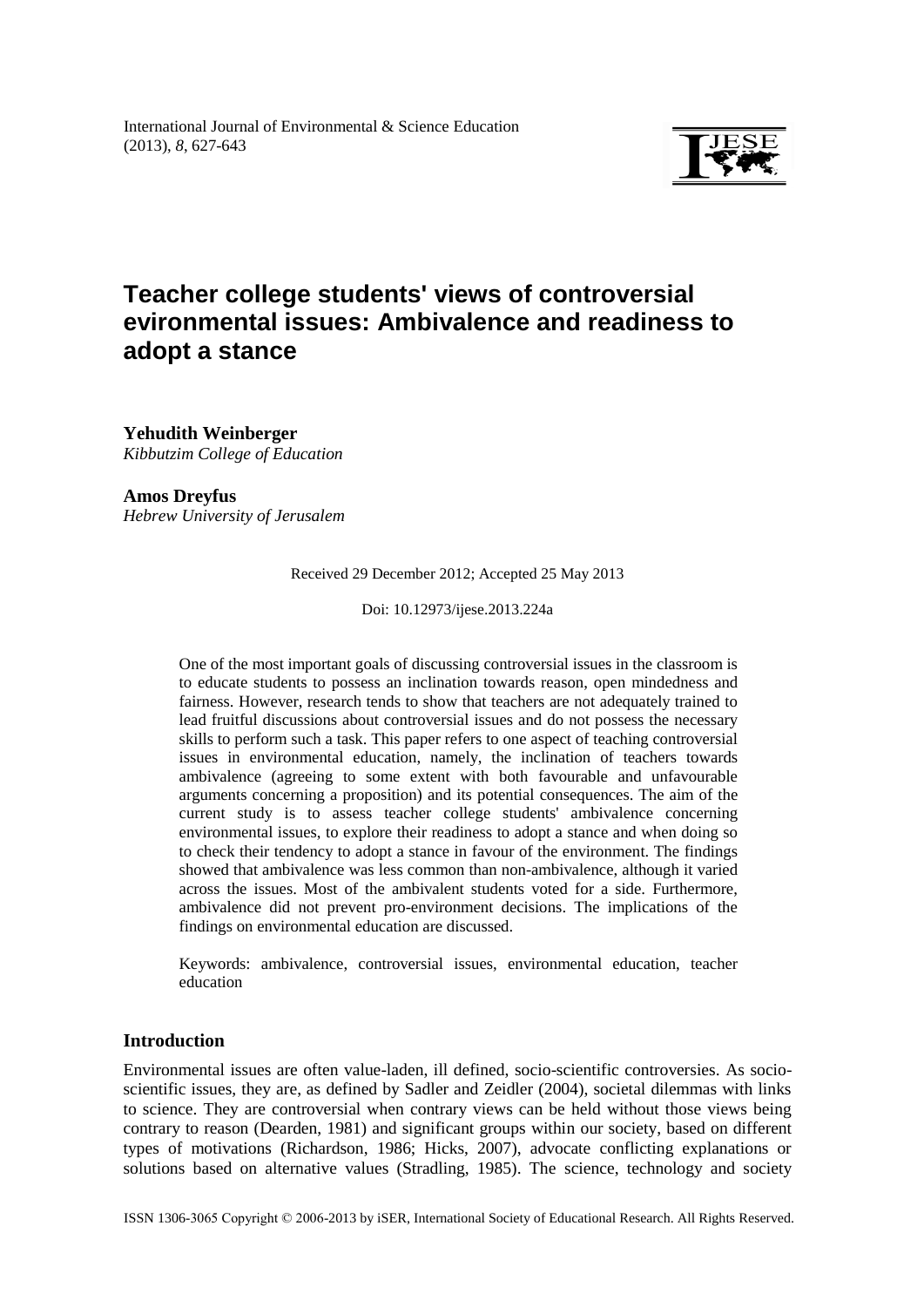educators (STS) were clearly the precursors of environmental education and indeed used the terms "environmental" and "socio-scientific" issues (Fleming, 1986). However, environmental education nowadays goes further. It makes use of socio-scientific issues to empower students to consider how decisions made about science-based issues reflect "moral principles" as well as "the physical and social world around them" (Zeidler, Sadler, Simmons, & Howes, 2005), and to examine critically the information they are given and the attitudes or values that have led to its production (Cotton, 2006). Young people, say Oulton et al. (2004), need to be aware of the nature of controversy. One aim of discussing controversial issues in the classroom, say Chikoko et al. (2011) is to educate citizens to possess a 'proclivity' to reason, open mindedness and fairness. But are the teachers educated to possess such an inclination?

Research tends to show that teachers are not well trained in leading fruitful discussions about controversial issues, do not possess the abilities or skills necessary to perform such a task, and in Muth's terms (2007) feel uncomfortable, and frequently afraid, to speak about these topics (see also Stronck, 2002; Harber & Serf, 2006; Ersoy, 2010; Chikoko et al., 2011). Teachers may feel that they do not know to which extent they should lean towards environmental advocacy, considering their daunting task of presenting extremely complex and emotive issues to their students in a coherent and unbiased manner (Cotton, 2006), or adopt a neutral and balanced stand. Cotton (2006) suggests three possible strategies about the teaching of controversial issues: a) procedural neutrality – where teachers act as neutral chairs; b) presentation of a balanced picture – where teachers offer a range of alternative viewpoints (Stradling, 1984), and c) commitment, where teachers act as agents of change.

With regard to neutrality and balance, while making sense in the context of teachers' desire to avoid indoctrination (Cotton, 2006) they are heavily criticized, mainly on the grounds that teachers will be unable to avoid conveying their views. A perfect balance is therefore impossible to achieve (Oulton et al., 2004), and may even be undesirable, since neutrality may imply lack of responsibility and convey a wrong message about the role of the teachers in environmental education. Kelly (1989) proposed a strategy of 'committed impartiality', in which teachers express their own views, but explicitly encourage students to critique and evaluate them alongside other positions. From the point of view of educators, De-Shalit's (2005) distinction between neutrality and impartiality is meaningful. In his view, neutrality refers to one's *motivation*, i.e., not to teach aiming to have an influence in this or that direction. Impartiality, like objectivity, refers to the presentation and treatment of the problem, to the method of research, and to the way the results are reported.

Thus, what we may expect from environmental educators is not to be neutral, but to tolerate ambiguity. Jickling (2003), in his thoughtful discussion of the 'difficult relation' between environmental education (teaching *how* to think about environment issues) and environmental advocacy (teaching *what* to think about environment issues), calls, after Dunlop (1999) for tolerating ambiguity because there is no 'right' answer, and also because valuing controversy enhances democratic participation. Such an expectation is quite consistent with Gardner's (1987) distinction between neutrality and ambivalence. People are neutral concerning a proposition when they have no opinion about either favourable or unfavourable arguments. They are ambivalent, when they agree to some extent with both favourable and unfavourable arguments. For instance, they may understand the advantages of the implementation of a certain technology, while at the same time, they also understand its dangers. When confronted with controversial environmental issues, teachers may fail to perceive the controversy, thus appreciating only the pro-environmental arguments. They may revert to indifferent neutrality, thus potentially failing to appreciate the difference between neutrality and impartiality. They may also agree with favourable and unfavourable arguments, i.e., be ambivalent. Ambivalent teachers are the main focus of this study.

Attitudinal ambivalence, defined in a way quite similar to Gardner's definition, as a state in which people are inclined to give an "attitude object equivalently strong positive or negative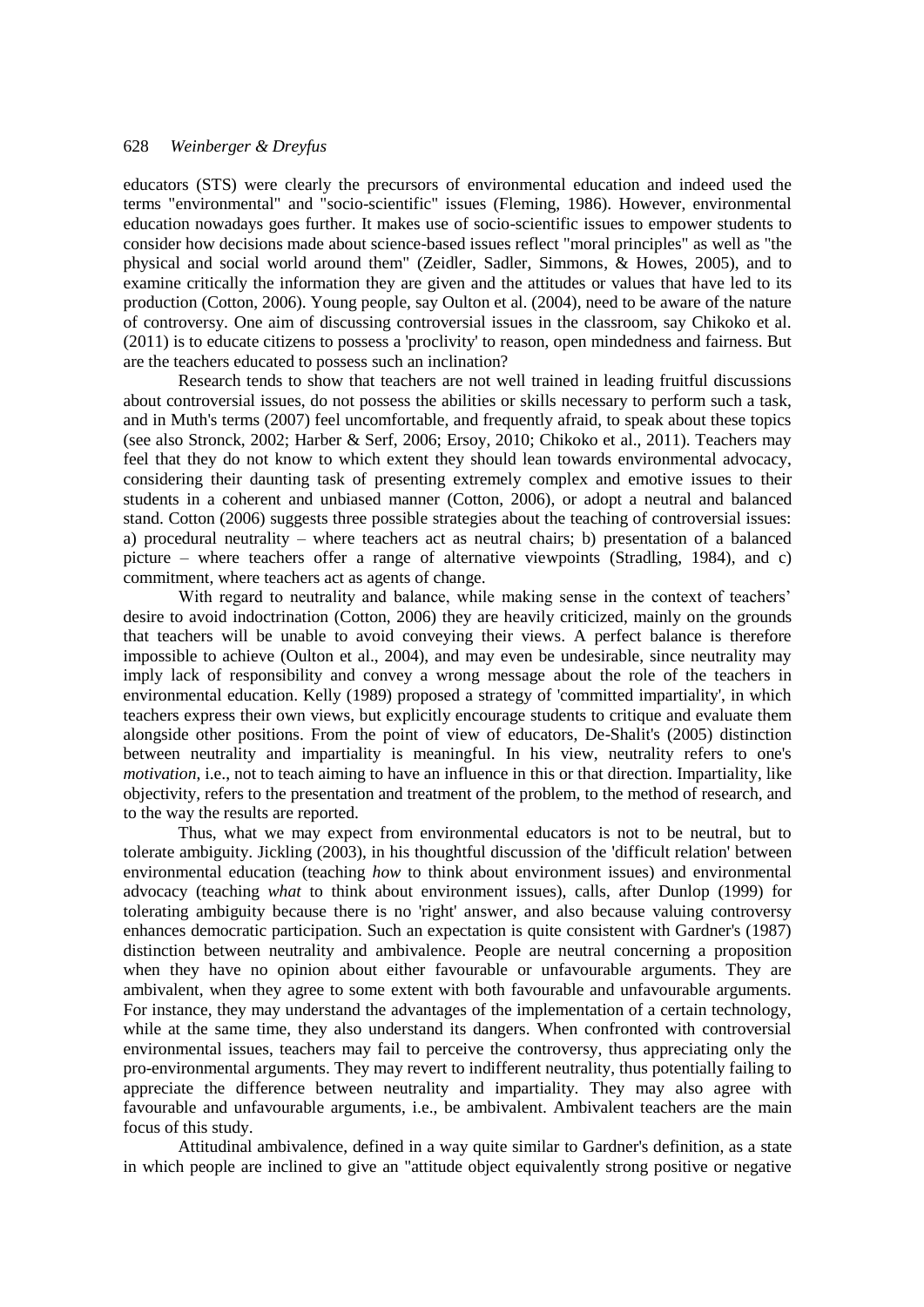evaluations" (Thompson, Zanna & Griffin, 1995) or hold both positive and negative attitudes toward an object or a behaviour (Armitage and Conner, 2000; Ojala, 2008), has been a topic of interest in behaviour and management science. Research tends to find a relation between ambivalence and attitude strength, to moderate the relations between attitudes, intentions and behaviours. The behavioural intentions of ambivalent subjects appear to be less predictable, and ambivalent attitudes appear to be more pliable in face of a persuasive communication (Armitage & Conner, 2008).

For various reasons, mainly related to human nature and to the nature of human problems, being biased is often considered to be a normal human tendency (Double, 1999; Sanera, 1998). One can even ask if we have the moral right to require people to be impartial (Double, 1999). In science, or social science, the teacher may be required to be partial towards some attitudes, because all claims are not equally valid. Some claims cannot be treated impartially by the teacher, because they represent what Scott (2008, p.59-60) called "a small, relatively insignificant and incomplete version of the truth", "a distortion of reality … of the difference between truth and fiction" or are not based on an appropriate "level of understanding". But in cases of true dilemma, arguments on both sides can be seen as equally valid without being "contrary to reason". The ability of the teacher to be impartial in the presentation of the issue, will then depend on the strength of his/her own human tendency to be biased. Teachers who feel a certain amount of ambivalence concerning specific environmental issues, may therefore be more prone than non- ambivalent teachers to treat those issues *impartially* in their classroom, i.e., to utilize with fairness pro- and non-environmental arguments. However, what is the influence of their ambivalence on their environmental attitudes? Are they able to adopt a stance, to make decisions concerning such issues?

These questions address one of the main dilemmas of environmental education. On the one hand, the environmental crisis which threatens the survival of humankind appears to imply that people should be convinced to adopt some well defined attitudes and behaviours. Such a view supports environmental advocacy (see for instance the Tbilisi charter, UNESCO, 1978), i.e., teaching people what to think and what to do, being partial to some attitudes. On the other hand, as shown above, "education" may be regarded to mean teaching "how to think", how to make decisions on the basis of a good understanding of a variety of arguments. Such a view implies "impartiality" in the presentation of environmental issues, and may lead to ambivalence. Environmental education should make the distinction between two forms of education: on one hand, the "dogmatic, manipulative, and moralistic", and on the other hand, the "critical, openended, pluralistic and democratic" (Mogensen & Schnack, 2010, p.63). A critical human being is not to be seen as a "no man", who rejects systematically any idea who does not correspond closely to some ideology, but as someone who is able to refer to environmental problems as "societal issues that involve conflicting interests", and also to search for practical solutions (Mogensen & Schnack, 2010, p.60).

But should we assume that that impartiality and ambivalence about environmental issues must necessarily impair the ability or the tendency to adopt pro-environmental stances? Using a method which took into account the distinction between neutrality and ambivalence, this study addressed three questions:

- 1. To which degree the teacher college students are ambivalent with regards to environmental issues?
- 2. To which degree the ambivalent teachers tend less than non ambivalent to adopt a stance, concerning environmental issues?
- 3. To which degree the ambivalent teachers who adopt a stance tend less than nonambivalent teachers to adopt a pro-environment one?

We shall now outline briefly the method used to assess ambivalence.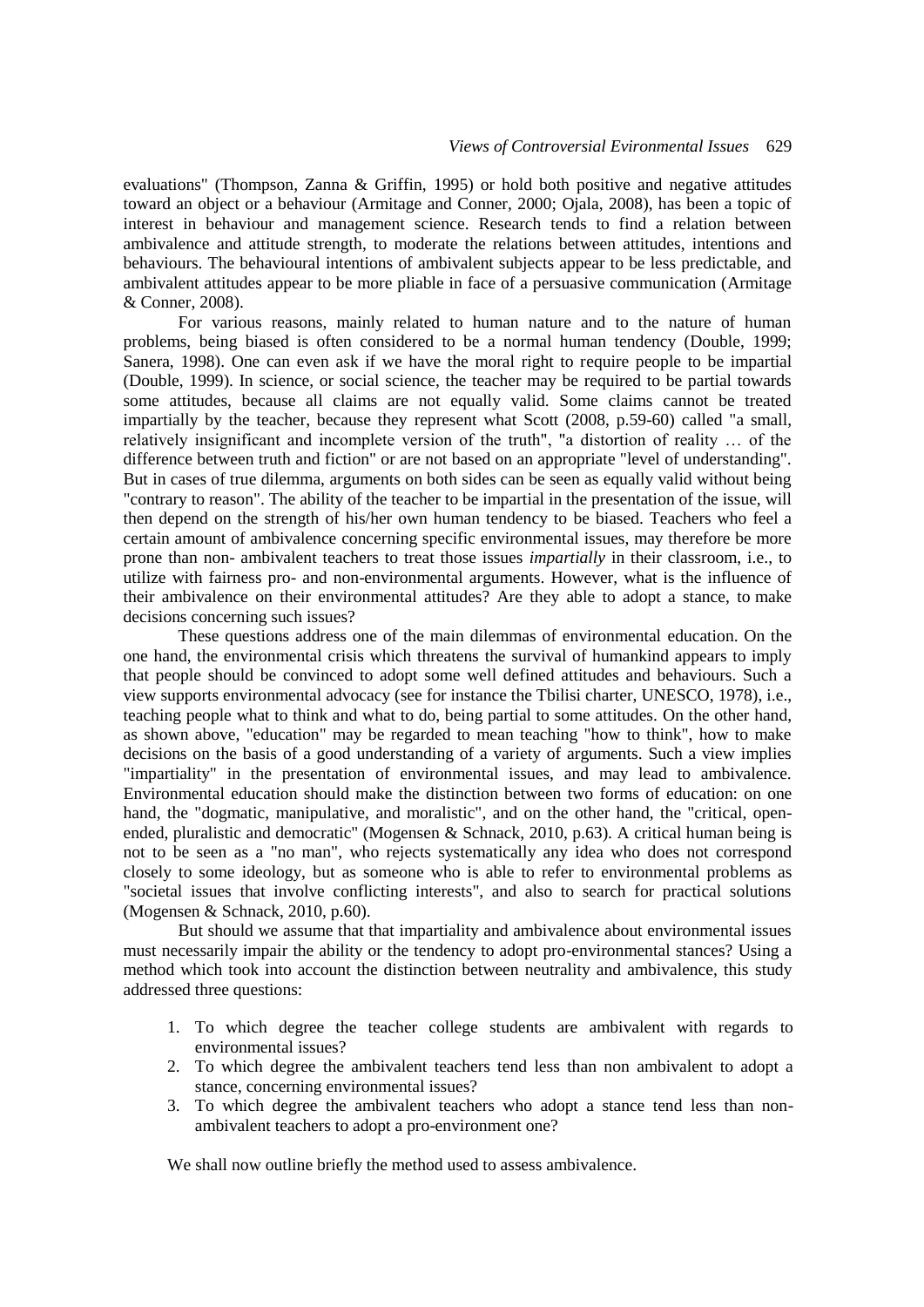#### **Method**

#### *The Measurement of Ambivalence*

Gardner (1987) showed that common methods of assessment of attitudes do not distinguish between ambivalence and indifference. For instance, if students, when confronted with two arguments, one in favour of cellular aerials, and one opposing it, rate both arguments very high on a Likert scale, their ratings will be summed up as neither for nor against that technology, exactly as in the case of the ratings of students who claim to have no opinions on either of the arguments. But the reactions of the two groups are not equivalent: the former are ambivalent, i.e., as far as they are concerned, both arguments are very valid, whereas the latter are indifferent.

In this study we used Kaplan's (1972) idea of semantic half scales to measure the degree of ambivalence of students' responses to environmental issues (see also Dreyfus and Roth, 1991). The following six-item instrument will illustrate Gardner's (1987) technique:

Should the number of cellular aerials be increased?

| Yes, because increasing the number of aerials is a necessity of $(not)$ 0 1 2 3 (extremely)<br>modern life |         |
|------------------------------------------------------------------------------------------------------------|---------|
| Yes, because cellular phones are part and parcel of the way of                                             | 0 1 2 3 |
| life in modern society                                                                                     |         |
| Yes, because cellular phones are a sign of scientific-                                                     | 0 1 2 3 |
| technological progress                                                                                     |         |
| No, because radiation from aerials may be harmful to human                                                 | 0 1 2 3 |
| health                                                                                                     |         |
| No, because accumulated effect of the use of aerials may                                                   | 0 1 2 3 |
| endanger future generations                                                                                |         |
| No, because we have no right to endanger living organisms on                                               | 0 1 2 3 |
| our planet                                                                                                 |         |

The three favourable items yield a positive affect score (P), the unfavourable items a negative affect score (N.), both range from zero to nine. The conventional total attitude score (T) can be expressed as: T=P-N. The value of T can run from  $-9$  to  $+9$ . Following Kaplan, ambivalence (A) can be defined as:  $A = P + N - [T]$ , where [T] is modulus (unsigned value) of T. A is zero when T is due entirely to a positive or a negative component, i.e., when one of the components (P or N) equals zero. It takes on nonzero values when both components are present, rising to maximum (18) when the respondent expresses both extremely positive and extremely negative reactions:  $(P=3x3=9; N=3x3=9; T=9-9=0; A=P+N-T= 9+9-0=18)$ . In this study, because the teachers were used to symmetrical Likert scales and tended to refer to the half scales as if they were full ones, and because we could not train them for the use of half scales, we decided, as in a previous study (Dreyfus and Roth, 1991) to use a fully symmetrical Likert scale for the rating of arguments. (1=strongly disagree, 2= disagree, 3= "don't know", i.e., might be true, do not reject, 4=agree, 5= strongly agree). For the computation of ambivalence we then recoded the answers in the following way (half scale):

| 1 and 2 (all the "disagree" answers)                 | $=$ () |
|------------------------------------------------------|--------|
| $3$ ("don't know", i.e., "do not reject" answer) = 1 |        |
| 4 ("agree"                                           | $= 2$  |
| 5 ("strongly agree")                                 | $=$ 3  |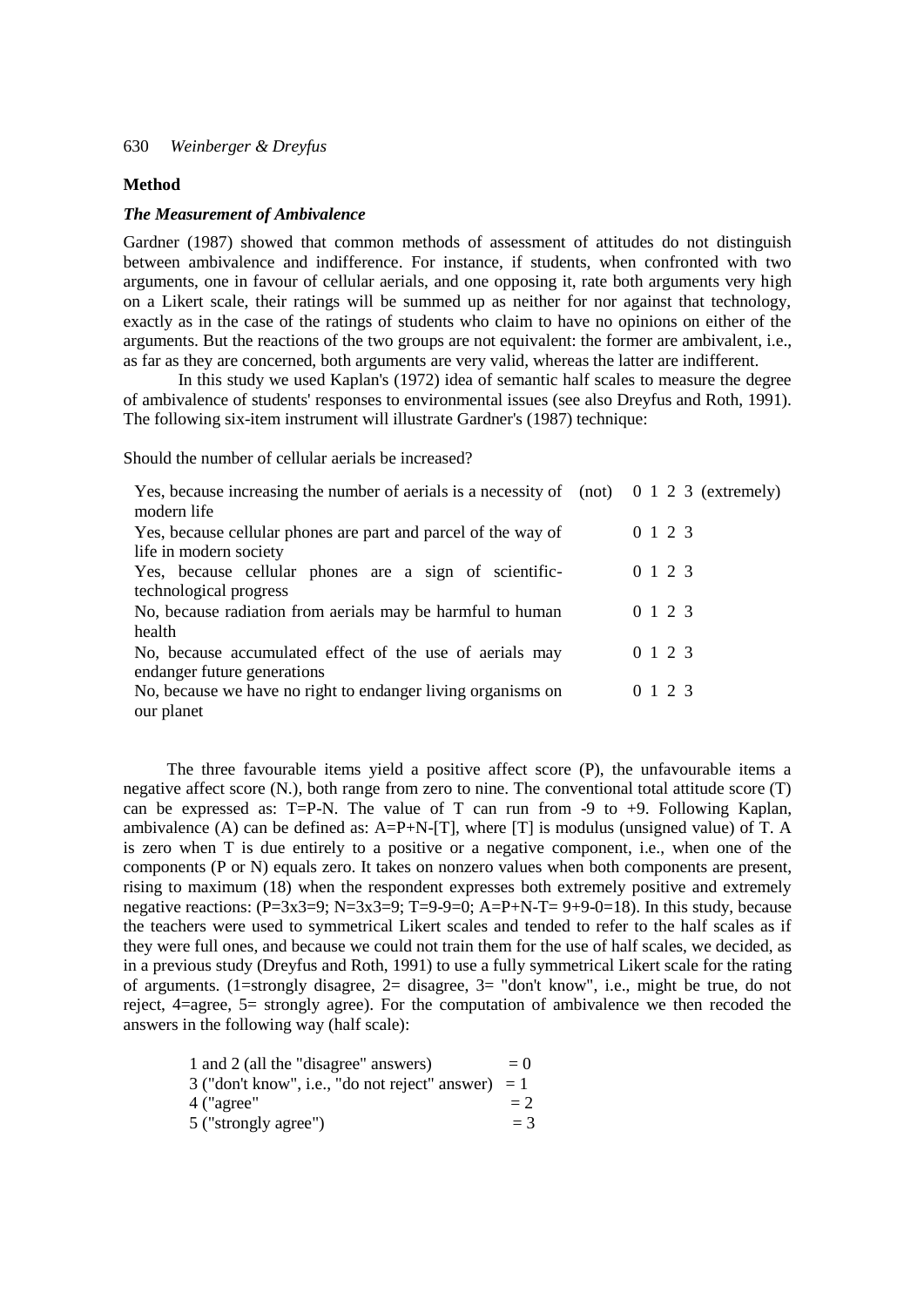In order to make comparisons possible, ambivalent and non ambivalent students had to be identified by means of the questionnaire described above. The following method was used: cases where all the scores on the half scale were 1, i.e., no argument is accepted, but none of them is rejected a priori, were regarded as the lower threshold of ambivalence. The computed ambivalence in such cases would be 6:  $P-T = (3+3) - (3-3) = 6$ . In fact, if on either side (positive or negative) the three arguments scored 1, the issue could yield a maximum ambivalence of 6. Any score below 6 (4, 2, 0) was therefore classified as 'non-ambivalent'.

The same computation will show that if all the scores on an issue were 2 (all arguments are true, none are very true), the score for ambivalence was 12, and for 6 scores of 3 (all arguments very true), the ambivalence would be 18, i.e., the highest possible. Accordingly, a score of ambivalence from 6 to  $10<sup>i</sup>$  was classified as 'medium ambivalence', and from 12 to 18 as 'high' ambivalence (Dreyfus and Roth, 1991).

## *Research Tools*

A questionnaire was designed for this study, which dealt with five 'issues' referring to five interventions of Man in the environment about which decisions were required. Issue A dealt with the establishment of a new settlement in an empty space by a community of people wishing to live together. Issue B referred to the problem of the increasing number of cellular aerials, and Issue C dealt with the building of tourist resorts on the sea shore of a small country which has few unspoiled, free-entry shores left. Issue D dealt with the proposal of a law to impose organic agriculture, and issue E dealt with the replacement of an inner town grove with a supermarket parking. All the issues are authentic ones, known to the general public and part of the social world of the students. The validity of the questionnaire was assessed by a specialist (Ph.D) in educational assessment, who found that all the five issues could be expected to be well understood by the sample of students. He also found all the arguments were relevant to the issues and authentic, in the sense that they had been used in the media as part of the public discourse addressing these controversial issues. The issues and the nature of the controversies are presented in table 1.

All these interventions were presented as controversial, i.e., both useful and harmful: useful to people in general, or to specific groups, but also harmful because they create a dangerous (to people in general or to some groups) environment. Following them six arguments were offered, referring to personal experience, economic development, ecological positions or humanistic perspectives (Dreyfus & Roth, 1991; Patronis, Potati & Spiliotopoulou, 1999). Three of the six arguments were 'pro-environment' (ProE), based on the harmful aspect of human intervention, i.e., environmental considerations, supported the environmental approach. The other three 'non-environmental' arguments (NonE), based on more techno-centric considerations, ignored environmental considerations and placed emphasis on the useful aspects of human interventions in the environment.

The arguments were further classified according to three levels<sup>ii</sup> of potential relevance to the respondents, of "proximity between the question considered and the students" (Simonneaux & Simonneaux, 2009, p. 684): 1) The personal level refers to effects which can be perceived directly at the individual level (arguments 1, 4); 2) The global-social level concerns aspects of the human population at large or social groups, such as economy, sustainability (arguments 2, 5). The ProE argument in this category, referred to sustainability; 3) the philosophical level refers to ideologies (arguments 3, 6), and its effects are less tangible than those of the social level (Blaga & Cooney, 1981; Dreyfus & Roth, 1991). For each issue, the students were therefore confronted with three pairs of arguments.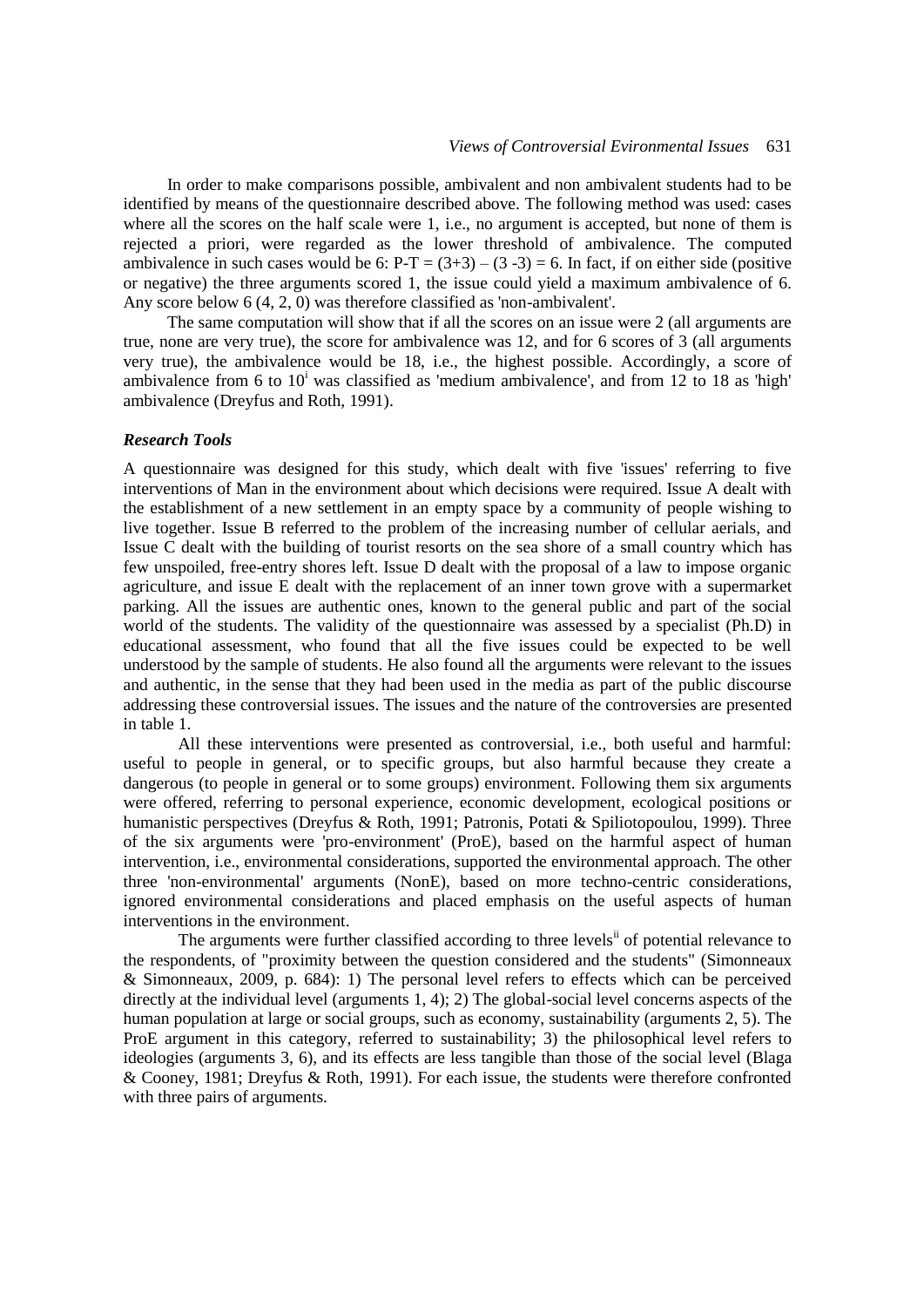Table 1. The contents and characteristics of the five items in the questionnaire\*

| Item         | The issue                                                                                                                 | The main environmental claim                                                                                                                                                                       | Who may be directly<br>involved?                                                                                                                                                                          |
|--------------|---------------------------------------------------------------------------------------------------------------------------|----------------------------------------------------------------------------------------------------------------------------------------------------------------------------------------------------|-----------------------------------------------------------------------------------------------------------------------------------------------------------------------------------------------------------|
| D            | Should there be a law<br>imposing organic<br>agriculture?                                                                 | Since agriculture uses various chemical<br>products which are potentially harmful<br>to our health, we may be daily<br>poisoned by performing an activity,<br>namely eating, that we cannot avoid. | Everyone, agriculture copes<br>with one of the most basic<br>needs of human beings. The<br>law may bear on everyone's<br>personal behaviour                                                               |
| B            | Should the number of<br>cellular aerials be<br>allowed to increase?                                                       | Electromagnetic waves emitted by<br>aerials are claimed to be dangerous to<br>people, i.e., they may poison each of<br>us.                                                                         | Everyone, aerials refer to a<br>personal need of members of<br>a modern society. Very few<br>people are ready to give up<br>the convenience that the<br>technology provides.                              |
| $\mathsf{C}$ | Should touristic resorts<br>be built on the sea<br>shore?                                                                 | Endangers a <i>natural</i> environment, and<br>threatens the quality of our life and our<br>civic rights                                                                                           | Does not happen in everyone's<br>backyard, so that some<br>respondents may consider the<br>issue to concern 'other<br>people'.                                                                            |
| E            | Should the destruction<br>of a grove in a town be<br>allowed, to create a<br>supermarket parking?                         | Endangers an <i>urban</i> environment, and<br>threatens the quality of our life and our<br>civic rights                                                                                            | Does not happen in everyone's<br>backyard, so that some<br>respondents may consider the<br>issue to concern 'other<br>people'.                                                                            |
| $\mathsf{A}$ | Should a community of<br>people who wish to live<br>together be allowed to<br>found a new settlement<br>in an open space? | Acute environmental problem, of<br>extreme importance in the relevant<br>local context (downgrading of open<br>spaces, very high density of<br>population). Actual and political<br>connotations.  | Most people are not<br>personally involved in such a<br>problem. The decision has no<br>immediate bearing on the<br>personal behaviour of the<br>respondent. May be seen as<br>concerning 'other people'. |

\* The items actually appeared in the questionnaire from A to E, in alphabetical order, to avoid making the pattern of decreasing personal relevance too obvious.

Concerning each issue, the task of the students was twofold: rating arguments and voting. Firstly, they were requested to rate each of the six arguments separately. Then they were requested to adopt a stance concerning the issue at stake by "voting" on a 1 to 3 scale, in favour of (3), or against (1) the ProE point of view. They were also allowed to abstain (vote 2). For lack of space we cannot show the whole questionnaire, but the pattern will be exemplified by Issue B in Figure 1.

It can be seen that the questionnaire assessed three types of response according to the aims of this study: a) ambivalence (positive ratings of both ProE and NonE arguments); b) readiness to adopt a stance, i.e., to vote, either for or against, as opposed to the apparent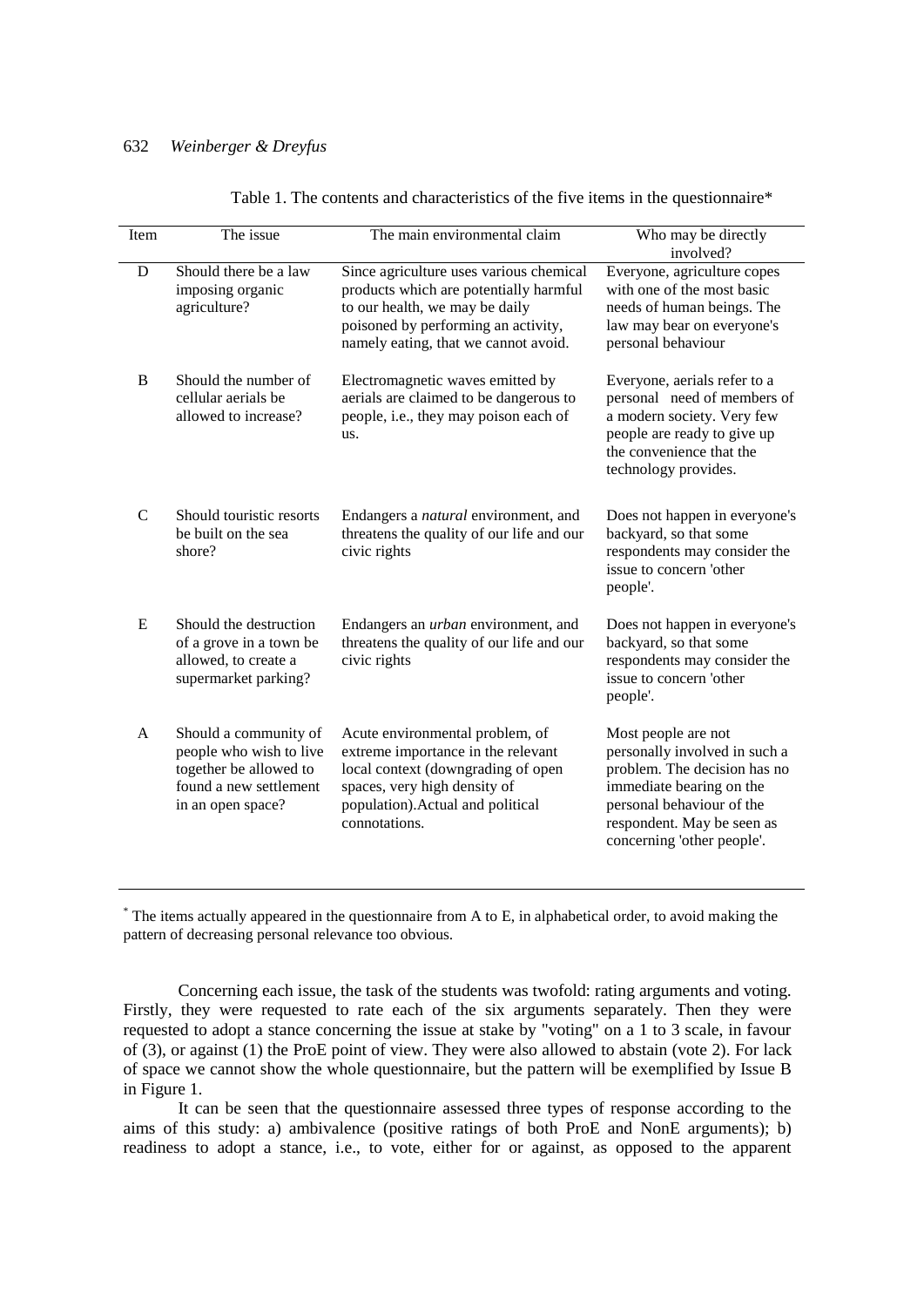neutrality displayed by abstention, and c) the tendency, when not abstaining, to adopt a proenvironment stance.

The number of cellular aerials erected in close proximity to human dwellings is growing every year. This problem has triggered a public discussion. Some people do in fact favour the increasing of the number of aerials, according to the actual needs.

#### **Arguments in favour of increasing the number of aerials (non-environmental)**

Increasing the number of aerials is a

- 1 necessity of modern life, because they make everyone more available and make everyone feel more efficient and more secure (Personal)
- 2 Cellular phones have become part and parcel of the way of life in modern society, and part of our social status. It is imperative to supply the infrastructure necessary to the fulfillment of this culture. (Global-social)
- 3 Cellular phones are a sign of the scientifictechnological progress of our modern society. Progress should not be slowed down. (Philosophical)

### **Arguments against increasing the number of aerials (pro-environment)**

- 4 Research has shown that radiation from cellular aerials may be harmful to human health. Each one of us may be affected (Personal)
- 5 Since we cannot sense directly the radiation emitted by cellular aerials, the accumulated effects of their use may endanger future generations. (Global-social)
- 6 Cellular aerials are a rude intervention of man in nature. They may be harmful to other organisms and we have no right to endanger living organisms on our planet. (Philosophical)

As a member of a public committee I would vote:

- 1) In favour of increasing of the number of cellular aerials (NonE vote)
- 2) I would abstain
- 3) I would vote against increasing the number of cellular aerials (ProE vote)

Figure1. Issue B in the questionnaire, showing a controversial intervention of man in the environment and the pattern of arguments in favour or against the intervention (definitions in brackets were not included in the questionnaire).

 In order to appreciate the nature of the task with which the college students were confronted when answering the questionnaire, it is important to realize that it assessed their response to dilemmas: the non-environmental arguments disregarded the pro-environment ones but did not contradict them, and vice – versa, because they did not stem from the same set of values. One could, therefore, regard both sets of arguments as valid 'without being contrary to reason'.

## *Sample*

The research sample (N=97) consisted of four groups of students in a big "Green" College of Teacher Education in Israel. To be certified as "Green", a college must include a certain amount of academic studies in topics relevant to environment, and also display environment friendly methods of campus management. The sample consisted of a wide range of teachers, representing a typical population of students, at various stages of their education and practice: (a) 25 M.Ed.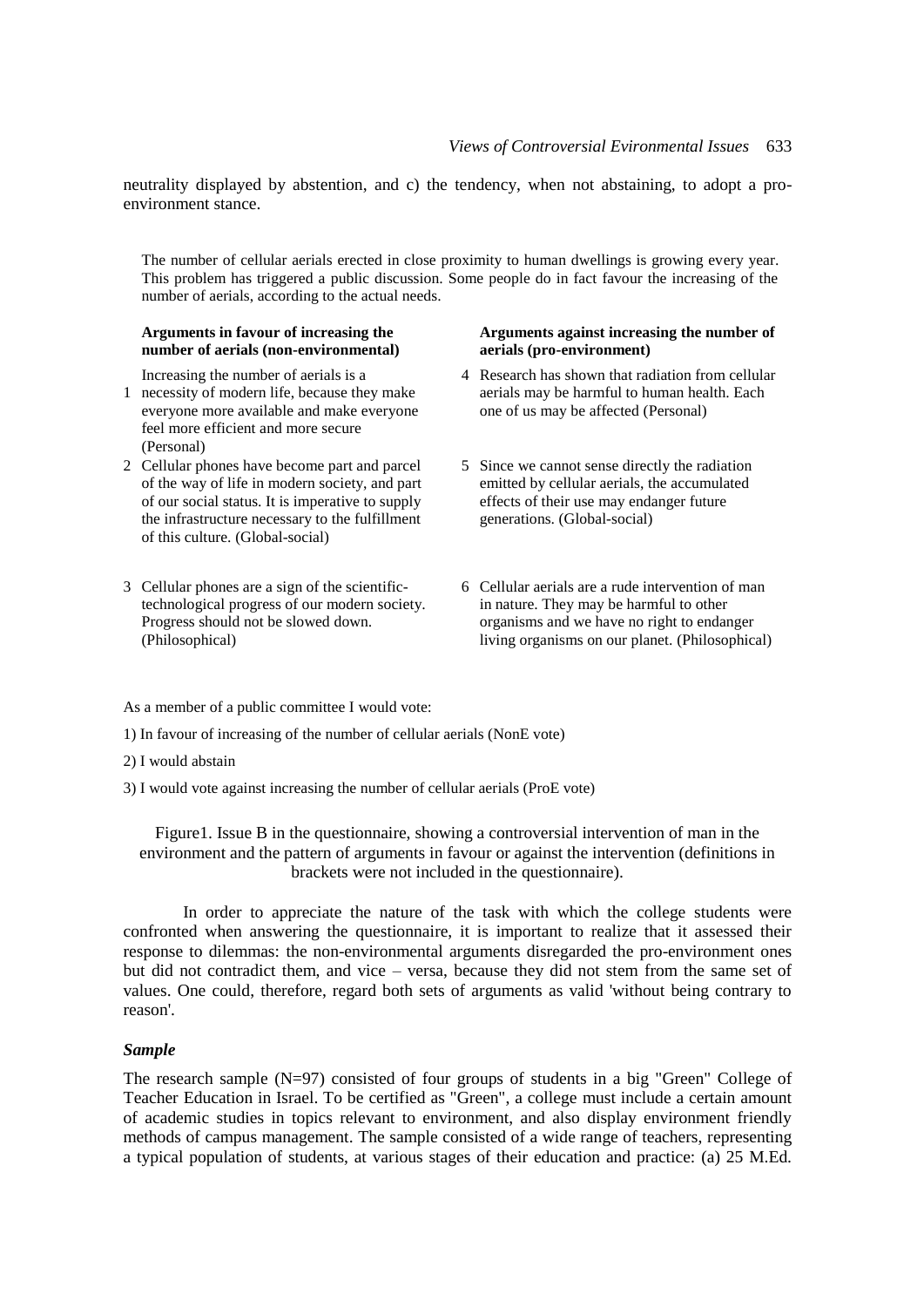students in Environmental Education, all of them practicing science teachers; (b) 22 ex-students, graduates of the same program in the last five years from the same college, all of whom are also practicing science teachers with various degrees of involvement in environmental education; (c) 23 B.Ed. third year pre-service *s*tudents in the Biology and Environmental Education department; (d) 27 M.Ed. students in school management, all of them active teachers or school principals, whose studies had no necessary relation to environmental education. Within the groups the students were not sampled, all of those who belonged to the mentioned groups took part in the study. All the participants had teaching experience, either as trainees during their initial training, or as full-fledged teachers, since being an active teacher with a Bachelor degree is a pre requisite for M.Ed. programs in this college. Additionally, the participants had not been taught formally the topic of ambivalence, neither had it been covered during their studies, according to their own testimony.

# **Main Findings**

The results of the questionnaire are summed up in table 2, for each issue separately. Although the sample was composed of students with different levels of involvement in environmental education, which could have been expected to respond differently to the questionnaire, no significant differences were found between the four groups. The findings of the sample of students are therefore reported as a whole. The Alpha-Cronbach reliability of the ratings of the types of arguments, computed separately for each issue, was high (Issue A, .833; issue B, .767; issue C, .803; issue D, .784; issue 5, .789).

# *The Frequency of Ambivalent Responses* – **Research Question No.1**

Data in table 2 show that concerning most issues, ambivalence (positive rating of both proenvironment and non-environmental arguments) was less common than non-ambivalence (accepting only one type of arguments). However, ambivalence varied across the issues: the highest mean (7.5) was obtained on issue D dealing with organic agriculture, the only one about which most of the respondents were ambivalent. The lowest mean was obtained  $(3.6)$  on issue E, the parking issue. Ambivalence also varied within the issues, as shown by the wide standard deviations. Individual students were not uniformly ambivalent towards the five issues. The average difference between individual highest and lowest degrees of ambivalence (not shown in Table 2) was found to be 9.12, with a standard deviation of 3.8. Correlations between individual degrees of ambivalence on the various issues ranged from 0.05 to 0.3, meaning that even if some correlations were significant, the degree of ambivalence of a student concerning a particular issue was not a good predictor of his or her ambivalence concerning other issues.

To sum up, students did not display any systematic tendency across the various issues. Some of them were ambivalent, but their level of ambivalence appeared to be connected to the nature of the environmental issue as will be shown again and discussed in a later section of this paper (ambivalence and types of issues). Having identified ambivalent and non-ambivalent respondents, we can now examine the relationship between ambivalence, the readiness to adopt a stance and the pro- or non-environment orientation which represents this stance.

# *Ambivalence and readiness to adopt a stance* **- Research Question No.2**

Table 3 shows the relation between ambivalence and readiness to adopt a stance. The sum of votes 1 (unfavourable to the ProE stance) and 3 (favourable to the ProE stance) represented the readiness to adopt a stance, in either direction. Table 3 shows the frequencies of adopting a stance (decision) and of abstention for each issue demonstrating percentages of the number of respondents in the relevant categories.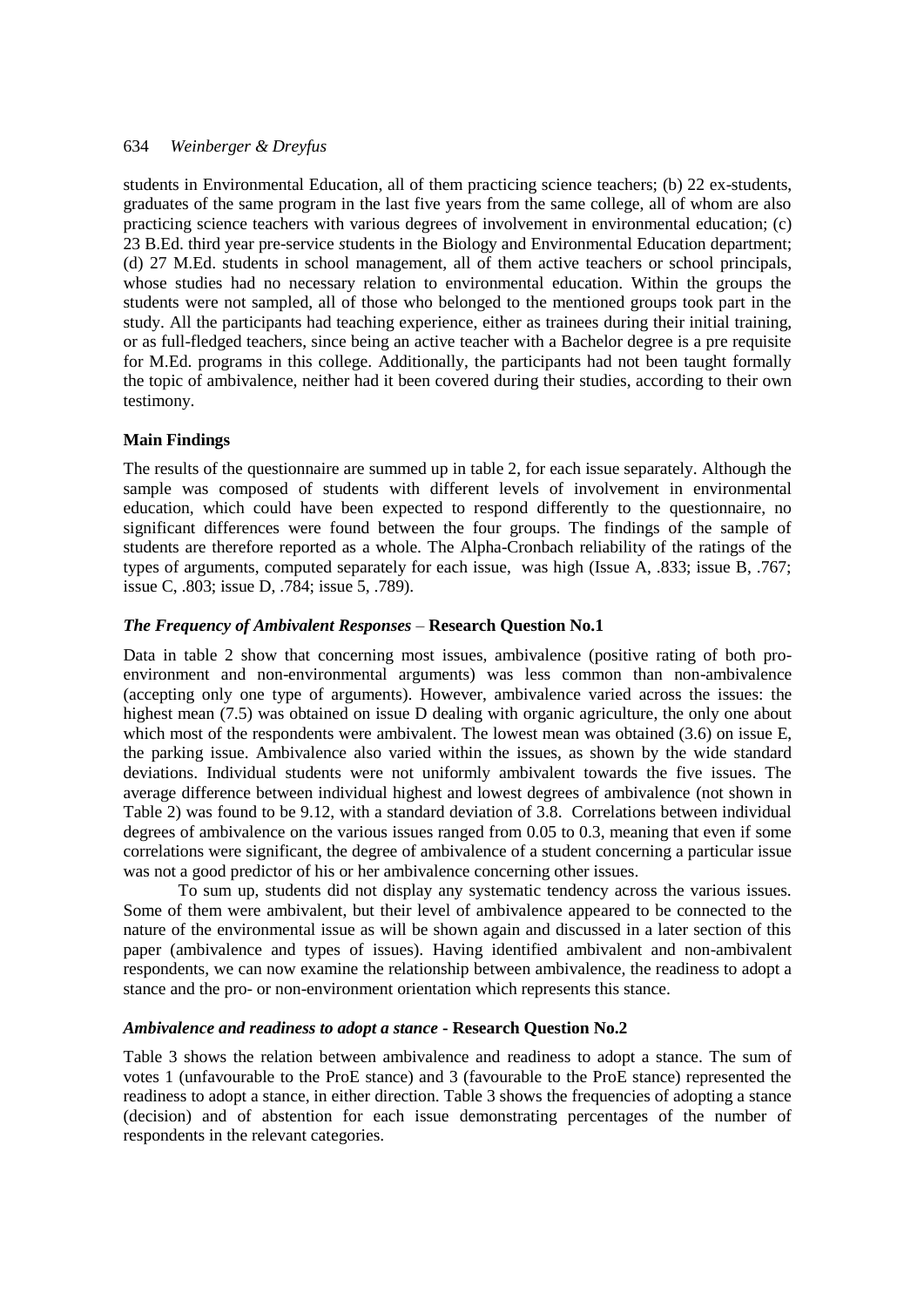| Issue                        | Category1:<br>Moderate<br>ambivalence |             | Category 2: High<br>Ambivalence |             |    | Category<br>$1 + \text{Category}$<br>2:Total<br>ambivalence | No Ambivalence           |       | Mean<br>Ambivalence                        |
|------------------------------|---------------------------------------|-------------|---------------------------------|-------------|----|-------------------------------------------------------------|--------------------------|-------|--------------------------------------------|
|                              | $N_1$                                 | percentages | $N_2$                           | percentages |    | $N_{1+2}$ percentages                                       | $\rm N_0$<br>percentages |       | range: $0 - 18$<br>(standard<br>deviation) |
| A. New<br>settlement         | 35                                    | 36.08       | 9                               | 9.28        | 44 | 45.36                                                       | 52                       | 53.61 | 5.09(4.28)                                 |
| <b>B.</b> Aerials            | 27                                    | 27.84       | $\,8\,$                         | 8.25        | 35 | 36.08                                                       | 62                       | 63.92 | 4.54(3.76)                                 |
| C. Sea<br>shore              | 32                                    | 32.99       | 12                              | 12.37       | 44 | 45.36                                                       | 52                       | 53.61 | 4.88 (4.73)                                |
| D.<br>Organic<br>agriculture | 37                                    | 38.14       | 28                              | 28.87       | 65 | 67.01                                                       | 31                       | 31.96 | 7.50 (4.98)                                |
| E. Parking                   | 20                                    | 20.62       | 9                               | 9.28        | 29 | 29.90                                                       | 65                       | 67.01 | 3.60(4.17)                                 |

Table 2. Frequencies of ambivalent responses for each issue, in numbers and in percentage of the total number of respondents  $(N=97)$ . The last column shows the average ambivalence

In spite of the small numbers, results are presented in percentages to make comparisons possible. The data shows that abstention was *not* characteristic of the ambivalent students (maximum of 22.86%). However, its frequency was higher than that of non-ambivalent abstainers, which was to a large extent practically nonexistent.

In fact, when computed for abstainers only (data not shown in table 3), the mean ambivalence was found to be relatively high: 6.00 for issue A, 5.63 for B, 8.00 for C, 8.14 for D and 8.67 for E. It seems that in most cases ambivalent respondents did not refuse to adopt a stance. Most ambivalent students have indeed adopted a stance. This was true even for the highly ambivalent students: a great majority of highly ambivalents did adopt a stance (table 3). However, when abstention did occur, it mostly came from ambivalent students (all the cases for issue E and practically all of them for issue C). To sum up, ambivalence was not found to be equivalent to refusal to adopt a stance.

# *Ambivalence and Pro-Environment Vote* - **Research Question No.3**

The next question concerned the relation between ambivalence and the direction of the vote: would ambivalent students vote less than those in favour of ProE decisions? Table 4 shows the frequencies of ProE (favourable) votes by ambivalent students.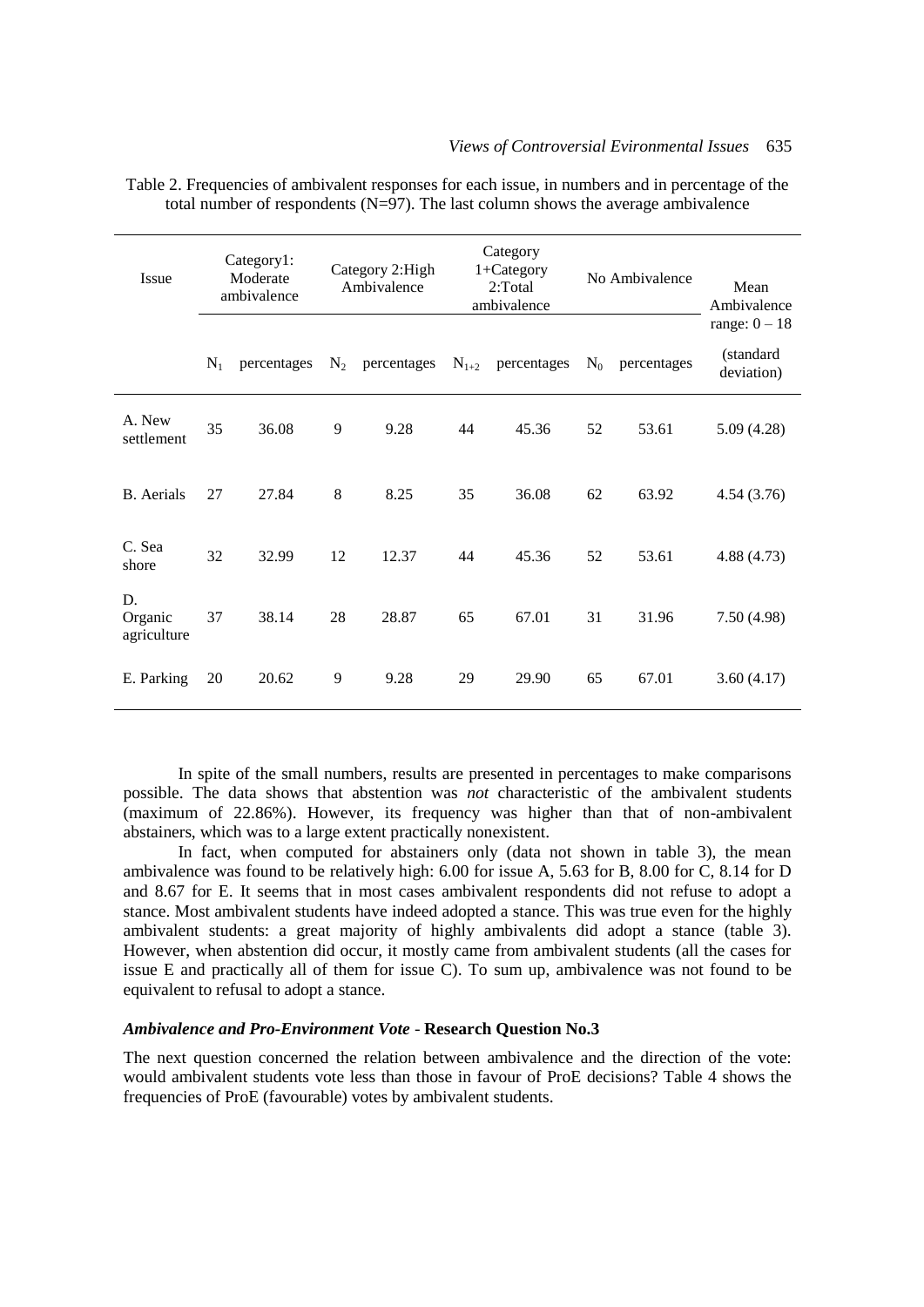Table 3. Decision (adoption of a stance) and abstention by ambivalent respondents by issue (in percentages of the number of respondents - N) in each category, and abstention (in percentages of the number) of non-ambivalent respondents

| Issue        |       |          |            | Category 1:<br>Moderate Ambivalence |          |            | Category 2:<br><b>High Ambivalence</b> |          | Category 1+Category 2:<br>Ambivalence |           |            | No Ambivalence |
|--------------|-------|----------|------------|-------------------------------------|----------|------------|----------------------------------------|----------|---------------------------------------|-----------|------------|----------------|
|              | $N_1$ | Decision | Abstention | $N_2$                               | Decision | Abstention | $N_1$                                  | Decision | Abstention                            | $\rm N_0$ | Abstention |                |
|              |       |          |            |                                     |          |            | $+2$                                   |          |                                       |           |            |                |
| $\mathsf{A}$ | 35    | 77.14    | 14.29      | 9                                   | 77.78    | 22.22      | 44                                     | 77.27    | 15.91                                 | 52        | 7.69       |                |
| B            | 27    | 74.07    | 25.93      | 8                                   | 75.00    | 12.50      | 35                                     | 74.29    | 22.86                                 | 62        | 12.90      |                |
| C            | 32    | 84.38    | 9.38       | 12                                  | 83.33    | 16.67      | 44                                     | 84.09    | 11.36                                 | 52        | 1.92       |                |
| D            | 37    | 72.97    | 21.62      | 28                                  | 89.29    | 10.71      | 65                                     | 80.00    | 16.92                                 | 31        | 9.67       |                |
| E            | 20    | 80.00    | 20.00      | 9                                   | 66.67    | 22.22      | 29                                     | 75.86    | 20.69                                 | 65        | $\theta$   |                |

*Note:* The percentages in each category do not quite sum up to 100 because some students failed to mark the relevant box, and it was impossible to know if they had meant to abstain or just forgotten to vote".

Data in Table 4 show that amongst the ambivalent students, a clear majority voted ProE on three issues (B, C, E), and about 40% did so on issue A. The suggestion to prevent the establishment of a new settlement in an open area (issue A) or to prevent building on the public sea shore (issue C) yielded less support by ambivalent voters than by non-ambivalent ones. This trend was even clearer when referring only to the highly ambivalent voters. However, on three of the five issues (issues A,C,D), and to a lesser extent on issue E, the frequency of ProE votes (vote 3) by ambivalent students was lower than that of the non ambivalent ones. Chi-square tests based on the 1 to 3 vote scale showed that on issues A,C,D, the differences in the pattern of voting of ambivalent and non ambivalent students were significant (6.91, 14.71, 11.36 respectively, p<0.05), whereas those on issues B and E were not (2.33, 2.88 respectively).

The law about organic agriculture (Issue D) was even rejected by a majority of ambivalent voters, whereas about 60 % of the non-ambivalent voters approved it (still, the lowest level of non-ambivalent approval amongst the various issues). Furthermore, the few highly ambivalent students tended overall to vote less in favour of the ProE point of view than the moderately ambivalent ones. To sum up, the ambivalent students held less pro-environmental stances than the non ambivalent students, although ambivalence did not preclude environmental stances. However, the extent of this tendency was connected to the type of issue.

# *Ambivalence and types of issues*

While all the issues referred to human interventions which had environmental implications at the personal, social, and ideological levels, the five dilemma-laden issues were intrinsically different (see Table 1), so that this study did not assess the response of students to a narrow, specific type of issue. Indeed, the findings concerning the five issues were not uniform (Tables 2 to 4). In addition to the data in tables 2 to 4, the following analysis of the patterns of response to the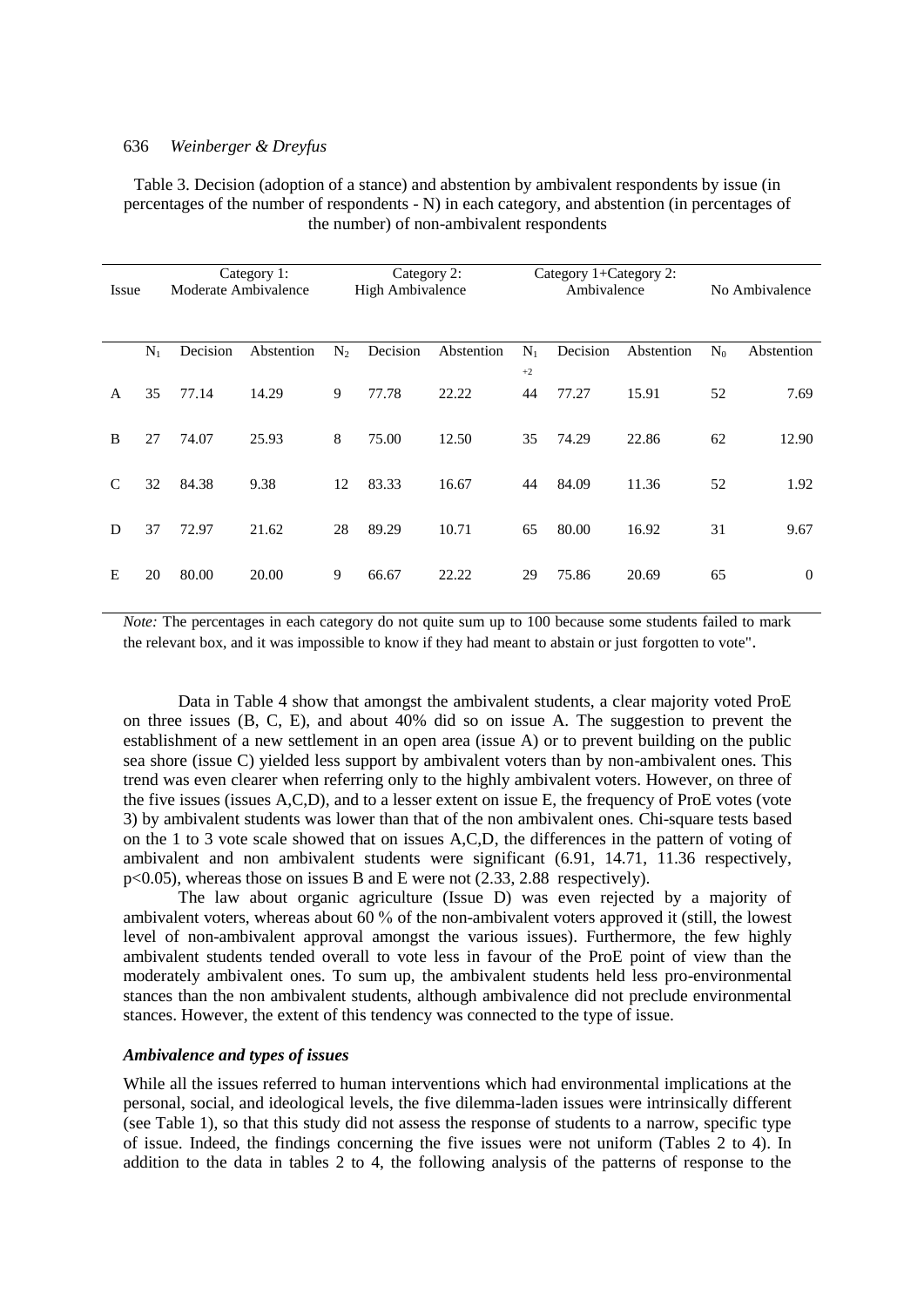various issues will also refer to the students' ratings of the ProE and NonE arguments on the original 1 to 5 Likert scale, as summed-up in Table 5.

| Table 4. Votes in favour of the ProE decision and against it presented by issues among        |
|-----------------------------------------------------------------------------------------------|
| ambivalent respondents (in percentages of the numbers-N) of ambivalent respondents, and votes |
| in favour of the ProE decision amongst non-ambivalents                                        |

|               | Category 1:<br>Moderate ambivalence<br>Issue |      |                  |           | Category 2:<br><b>High Ambivalence</b> |              |           | Category 1+Category 2:<br>Ambivalence |         |           | No<br>Ambivalence |  |
|---------------|----------------------------------------------|------|------------------|-----------|----------------------------------------|--------------|-----------|---------------------------------------|---------|-----------|-------------------|--|
|               | $\mathbf N$                                  | ProE | Against          | ${\bf N}$ | ProE                                   | Against      | ${\bf N}$ | ProE                                  | Against | ${\bf N}$ | ProE              |  |
| $\mathbf{A}$  | 35                                           | 40   | 37               | 9         | 33                                     | 44           | 44        | 39                                    | 39      | 52        | 67                |  |
| $\bf{B}$      | 27                                           | 74   | $\boldsymbol{0}$ | 8         | 63                                     | $\mathbf{1}$ | 35        | 71                                    | 3       | 62        | 74                |  |
| $\mathcal{C}$ | 32                                           | 66   | 19               | 12        | 42                                     | 42           | 44        | 62                                    | 26      | 52        | 92                |  |
| D             | 37                                           | 35   | 38               | 28        | 14                                     | 75           | 65        | 26                                    | 54      | 31        | 61                |  |
| E             | 20                                           | 80   | $\boldsymbol{0}$ | 9         | 56                                     | 11           | 29        | 72                                    | 3       | 65        | 86                |  |

#### *Issue D - law about organic agriculture*

Issue D yielded the highest level of ambivalence. The ratings of the NonE arguments were higher than in any other issue. The average ambivalence was impressive, compared to other issues (7.5) and the frequency of ambivalent responses was higher than that of the non-ambivalent ones. However, while most of the students were ambivalent, they did not abstain (only about 17% abstentions).

It is the only issue which yielded a majority of votes unfavourable to the environmental point of view, especially from the ambivalent voters. 75% of the highly ambivalent students voted against the ProE stance. Even on the side of non-ambivalent voters, the ProE vote was the lowest of all issues. Obviously, in the eyes of many students, the idea of a law imposing organic agriculture went a little too far in the environment direction, in spite of their understanding of the arguments which may support such a motion.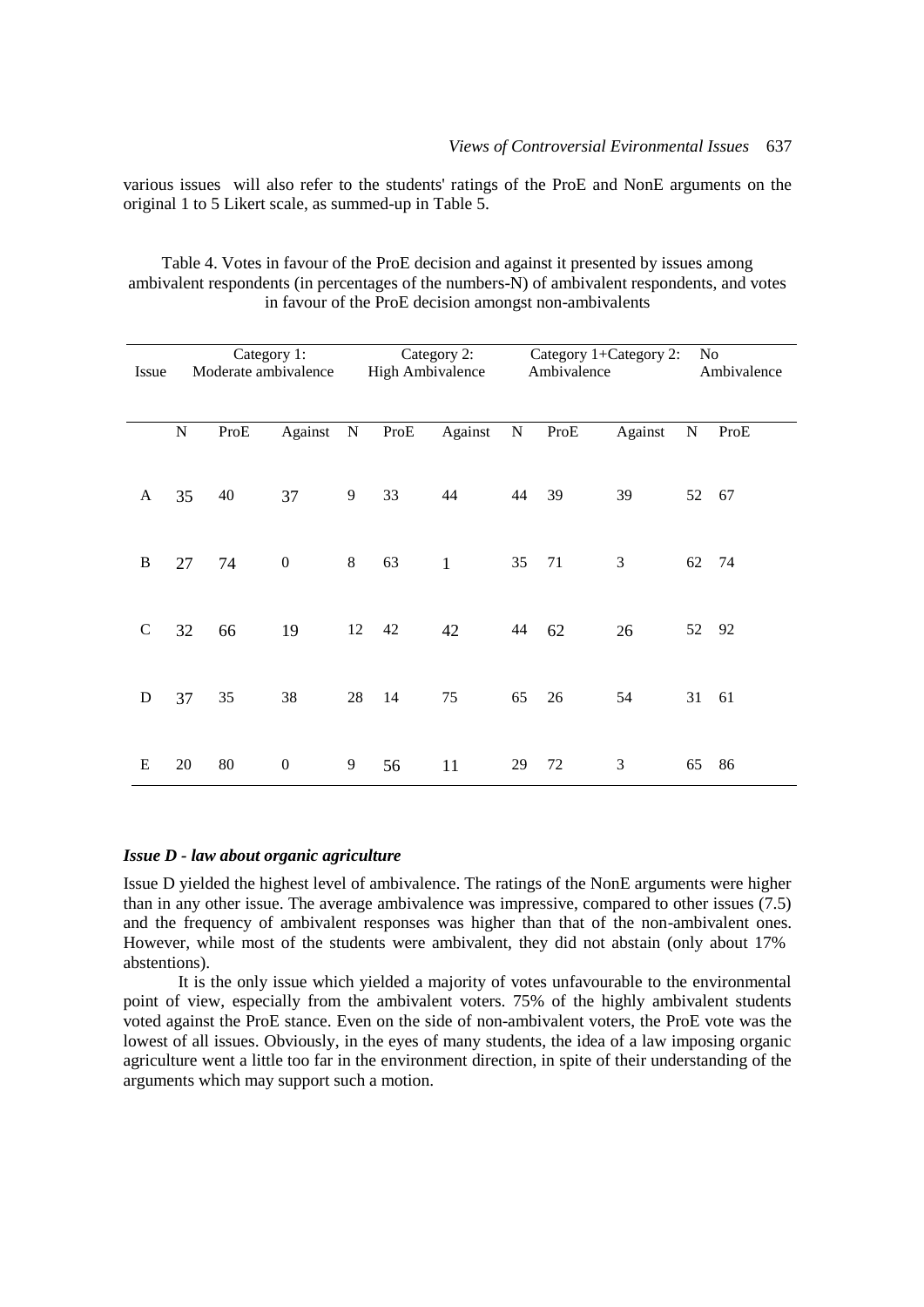| Issue                  | Arg $1$ | Arg 2          | Arg 3          | Arg 4          | Arg 5          | Arg 6   |
|------------------------|---------|----------------|----------------|----------------|----------------|---------|
| A : New settlement     | 3.32    | 3.09           | 3.12           | 3.53           | 4.11           | 4.16    |
|                        | (1.26)  | (1.29)         | (1.24)         | (1.18)         | (1.05)         | (0.89)  |
| <b>B</b> : Aerials     | 3.05    | 2.71           | 2.64           | 4.29           | 4.31           | 3.73    |
|                        | (1.20)  | (1.21)         | (1.15)         | (0.86)         | (0.85)         | (1.10)  |
| C: Sea shore           | 2.88    | 2.94           | 2.30           | 4.49           | 4.70           | 4.45    |
|                        | (1.35)  | (1.25)         | (1.15)         | (0.87)         | (0.58)         | (0.81)  |
| D: Organic agriculture | 3.59    | 3.34           | 3.73           | 4.06           | 4.19           | 4.01    |
|                        | (1.28)  | (1.16)         | (1.13)         | (1.05)         | (0.94)         | (1.07)  |
| E: Parking             | 2.62    | 2.59           | 2.28           | 4.27           | $4.53*$        | $4.53*$ |
|                        | (1.26)  | (1.20)         | (1.12)         | (0.82)         | (0.81)         | (0.73)  |
| Overall mean ratings   | 3.10    | 2.94<br>(0.62) | 2.83<br>(0.66) | 4.13<br>(0.70) | 4.35<br>(0.54) | 4.17    |
|                        | (0.71)  |                |                |                |                | (0.58)  |

Table 5. Responses to the five issues for the whole sample  $(N=97)$ : mean ratings of all the arguments (1-5 Likert scale). Arguments 1-3 are Non Environmental, Arguments 4-6 are Pro Environmental

\*Scored significantly higher ( $p<0.05$ ) than the personal argument (4).

*Issue E - supermarket parking instead of grove* (ambivalence and abstention infrequent, majority of ProE votes).

At the opposite end of the range of responses, this urban environment issue yielded a large degree of agreement with the ProE stance. The NonE arguments were mostly deemed unconvincing. Ambivalence was not frequent and when present, it was not associated with unfourable votes: only one out of the relatively few ambivalent students voted against the environmentally oriented decision (Table 4).

The social-sustainability and ideological arguments (arguments 5 and 6) scored significantly higher than the personal one (argument 4) (Table 5,  $p<0.05$ ), so that most students may have felt little concerned at the personal level. Apparently, the majority of the students felt little ambivalence about the essential need to defend the quality of life in town.

*Issue C - sea shore* (as issue E, but higher frequency of ambivalence and NonE votes):

The outcomes of the sea shore item were on some aspects similar to those of the parking one, as could be expected from the relative similarity of the issues: low ratings of non-environment arguments, low frequency of abstention, great majority of ProE voters. They differed, however, on other aspects: the frequency of ambivalence was higher (see Table 2, about 45%), and so was the frequency of NonE votes by ambivalent voters.

*Issue B - cell phone aerials* (ambivalence not frequent, large proE majority, ambivalents are ProE).

The idea of legal interference by authorities to limit the number of cell phone aerials did not raise the same level of ambivalence as that of legislation about organic agriculture. In fact, the pattern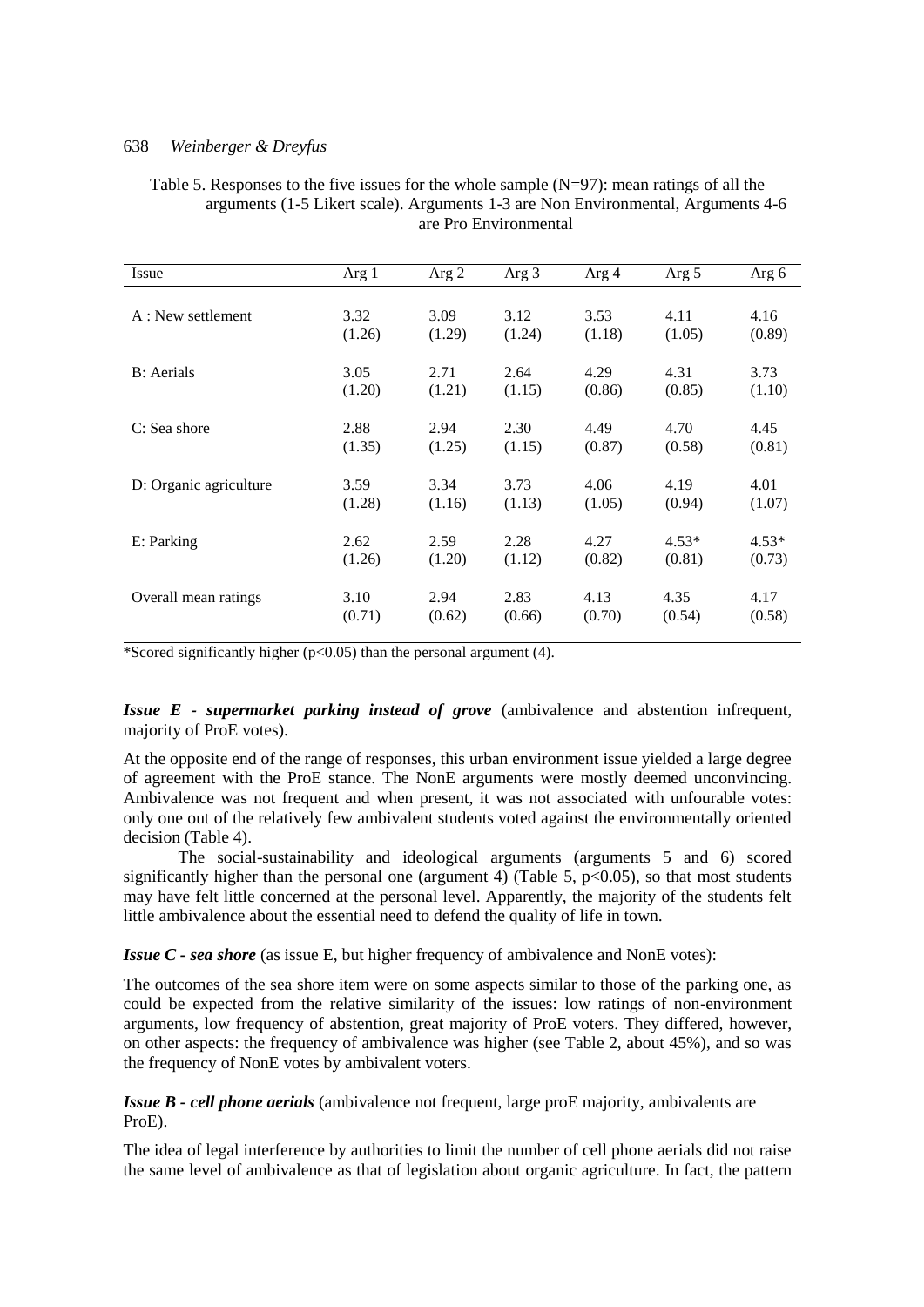of response to that issue was more like that of issue E: The rating of NonE arguments was low (Table 5), the votes were largely ProE (Table 2), and all the ambivalent voters but 1 (Table 4) voted ProE.

# *Issue A - new settlement* (votes of ambivalents divided, but no tendency toward abstention).

This rarely personal issue, with its strong environmental implications, revealed a divided sample of voters. The average of all the NonE arguments ratings was slightly above 3 (non-rejection level) on the 1 to 5 Likert scale (table 5).The average of the ProE arguments, although above 4, was lower than in issues B, C, and E. This pattern resembled the one obtained on issue D (law about organic agriculture), although the average ambivalence was lower.

However, the vote was more ProE than on issue D (57 % voted in favour of the ProE decision). A majority of the non-ambivalent voted ProE, but the ambivalent voters were equally divided (39% favourable and 39% unfavourable, Table 4), a pattern which remained constant in the moderate and in the high ambivalent categories.

The possible reasons why this issue did not yield an overwhelming majority in favour of the obvious and feasible ProE solution, namely preventing the development of the new settlement in the open space, are beyond the scope of this paper. However, concerning the questions asked in this study, the pattern of response to this issue showed that ambivalence, while reducing to some extent the frequency of ProE votes, did not impair the voters' inclination to adopt a stance.

The type of issue appeared to have some influence on the reaction of the students. This can be seen when referring to two extreme issues: the aerials, which may concern anyone, and the new settlement controversy, in which most of the students are not personally involved. In the case of the aerials, the philosophical environmental argument rated lower than the personal and social ones, whereas the new settlement controversy yielded a lower rating of the personal argument. In short, different types of environmental public issues brought about different patterns of response, i.e., different relations between the level of ambivalence, the readiness to take a stand, and the pro-environment direction of the vote.

## **Summary and Conclusions**

As well expressed by the authors quoted in the introduction to this paper, environmental educators cannot afford to be dogmatic "no men" who reject systematically any idea who does not correspond closely to some ideology (Mogensen & Schnack, 2010). In view of the controversial nature of many environmental issues, they may be required to treat such issues with impartiality, for their students need to be aware of the nature of controversy, and must be educated to reason with open mindedness and fairness (Oulton et al., 2004; Cotton, 2006; Chikoko et al., 2011). Ambivalence must be tolerated when there are no universally accepted right answers (Dunlop, 1999; Jickling, 2003).

Paul (1984) wrote a long time ago that 'open-mindedness may be the proper, but is not the "natural" disposition of the human mind'. However, in this study, the sample of students displayed a tangible level of independent thinking, in spite of the fact that they all studied in "a green college" and were aware of the pro-environmental attitudes of the college staff and of the leading environmental organizations in the country. Their individual patterns of response to different issues varied, showing that they did not apply automatically and systematically 'collectively reinforced' (Paul, 1984, p.4) environmental principles, or adopt automatically social 'collective representations' (Simonneaux & Simonneaux, 2009, p 662) of environmental issues. They did not reject a priori arguments which could be regarded to be 'environmentally incorrect'.

Concerning the questions asked in this study, ambivalence was found to be less frequent than non-ambivalence, although its level varied widely amongst the issues. It was clearly not the main response to environmental controversies. Neutrality, on the other hand, (abstention from voting, low rating of all arguments), was nonexistent. Most of the ambivalent respondents (more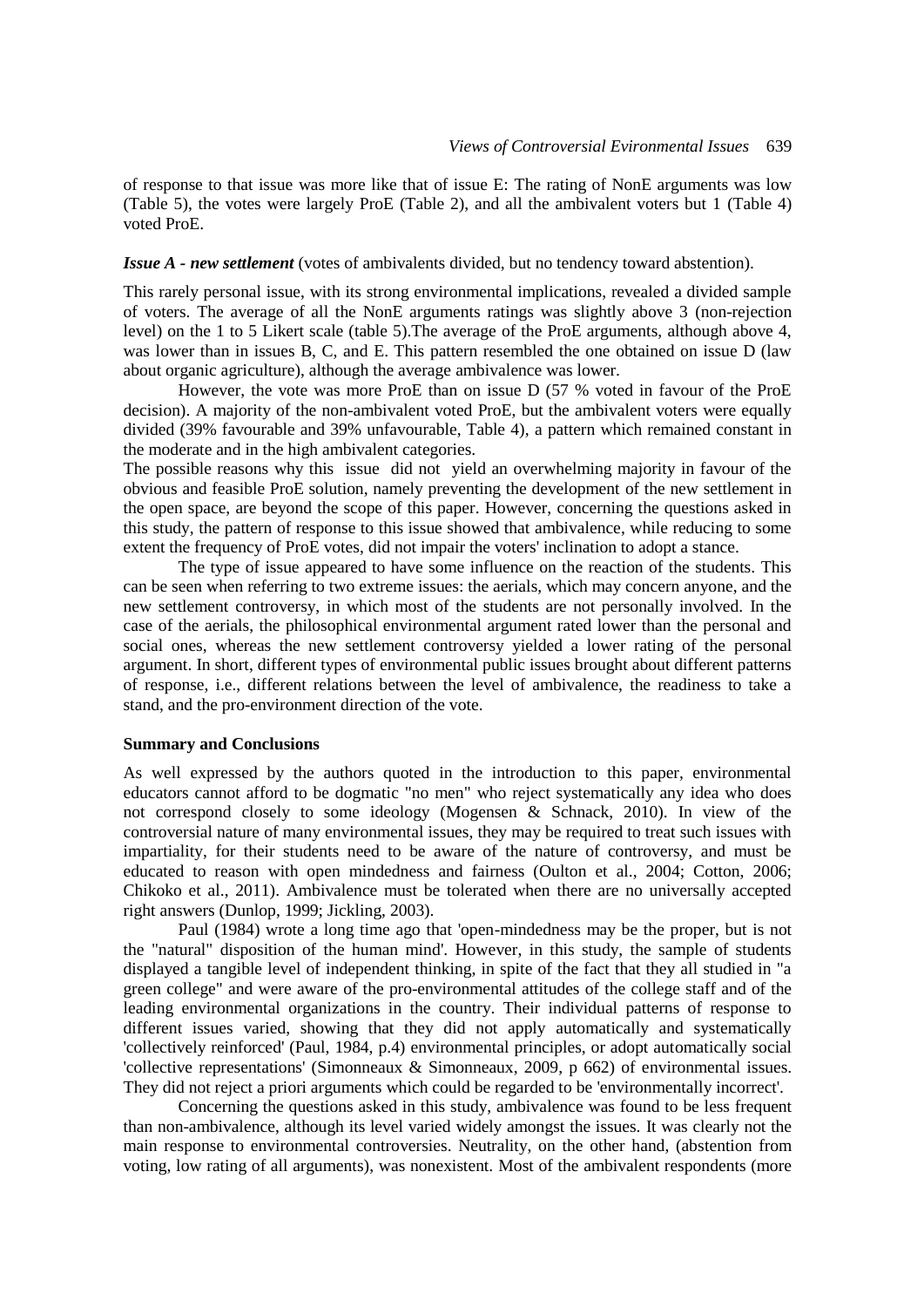than two thirds) made a choice in their votes (favourable or unfavourable to the environment view), i.e., did not abstain, showing that ambivalence was *not* equivalent to a lack of readiness to take a stand. However, when abstention occurred, it came mainly from ambivalent respondents.

Similarly, ambivalence did not prevent pro-environmental votes, but ambivalent respondents voted less than the non-ambivalent ones in favour of the pro-environment decision. On some issues, compared with the overwhelming pro-environmental majority displayed by the non-ambivalent respondents, the ambivalent ones, especially the highly ambivalents, tended more to vote in the opposite direction. This tendency did not stem from a lower appreciation of the proenvironmental arguments, or of being less environmentally-minded: According to Gardner's method used in this paper to assess the level of ambivalence, indifference (low ratings) towards environmental arguments would have precluded ambivalence, and certainly high ambivalence.

When endeavoring to enhance ambivalence, environmental educators should weigh the costs and benefits of such a strategy, in the light of their own educational objectives. From the point of view of the 'what to think' advocacy approach to environmental education, although ambivalence did not prevent pro-environment stands, it appeared to claim a price: in various amounts, according to each specific case, the environment advocacy side lost some supporters. However, the very idea of confronting learners with conflicting views and interests stems from the 'how to think' perspective.

From this point of view, the tendency to make personal attitudinal decisions, on the basis of an unbiased appreciation of both pro- and non-environmental arguments, should be regarded as an educational achievement, notwithstanding the direction of the decision. It may show that ambivalent teachers require a great deal of information before venturing to make a decision. In Yount's (1992) terms (see also Brown, 2000), ambivalence may thus have an influence on an important component of environmental education, namely the 'defensibility' of decisions, i.e., the amount of available supporting evidence (for or against a statement) required before making an attitudinal decision. This may be an important contribution to any educational strategy which is based on controversial socio scientific issues, since the social representations concerning such issues involve beliefs and opinions, and are 'at the crossroad between social, affective and cognitive aspects' (Simonneaux & Simonneaux, 2009, p.662). The emotional and social pressures which characterize such issues make impartial assessment and decision very difficult, and the tendency to rely on evidence may be an important feature in the development of the necessary cognitive skills.

Concerning the main issues addressed in this study, on one hand, environmental educators who aim at changing the behaviour of their students may be wary of ambivalent teachers, because of the relative unpredictability of their attitudes. They may feel that such teachers, being too 'pliable in face of convincing communication' (Armitage & Conner, 2008), are bound to be unable to teach their students unequivocally about what may be considered to be 'correct' environmental behaviours, i.e., to teach them clearly how an environmentally minded citizen should behave when confronted with environmental issues.

On the other hand, our sample of teacher college students has shown that such skepticism about ambivalence is not justified: ambivalent teachers are able to adopt clear stands, and ambivalence does not appear to prevent pro-environmental attitudes. Even more important, from the point of view of education, as opposed to indoctrination and manipulation, the potential contribution of ambivalence, i.e., of the ability to appreciate different types of opposing arguments, appears to exceed its possible disadvantages.

However, the fact that, as shown by this study, ambivalence may not be the most frequent reaction to environmental issues has some implications for teacher training. Environmental issues may not be regarded by a majority of non-ambivalent teachers as truly controversial. The ability to refer to environmental issues as controversial, to treat them impartially as far as possible must therefore be developed during teachers' pre -service and in-service training. Questionnaires of the type presented here may be useful for two reasons. Firstly, they confront the respondent with a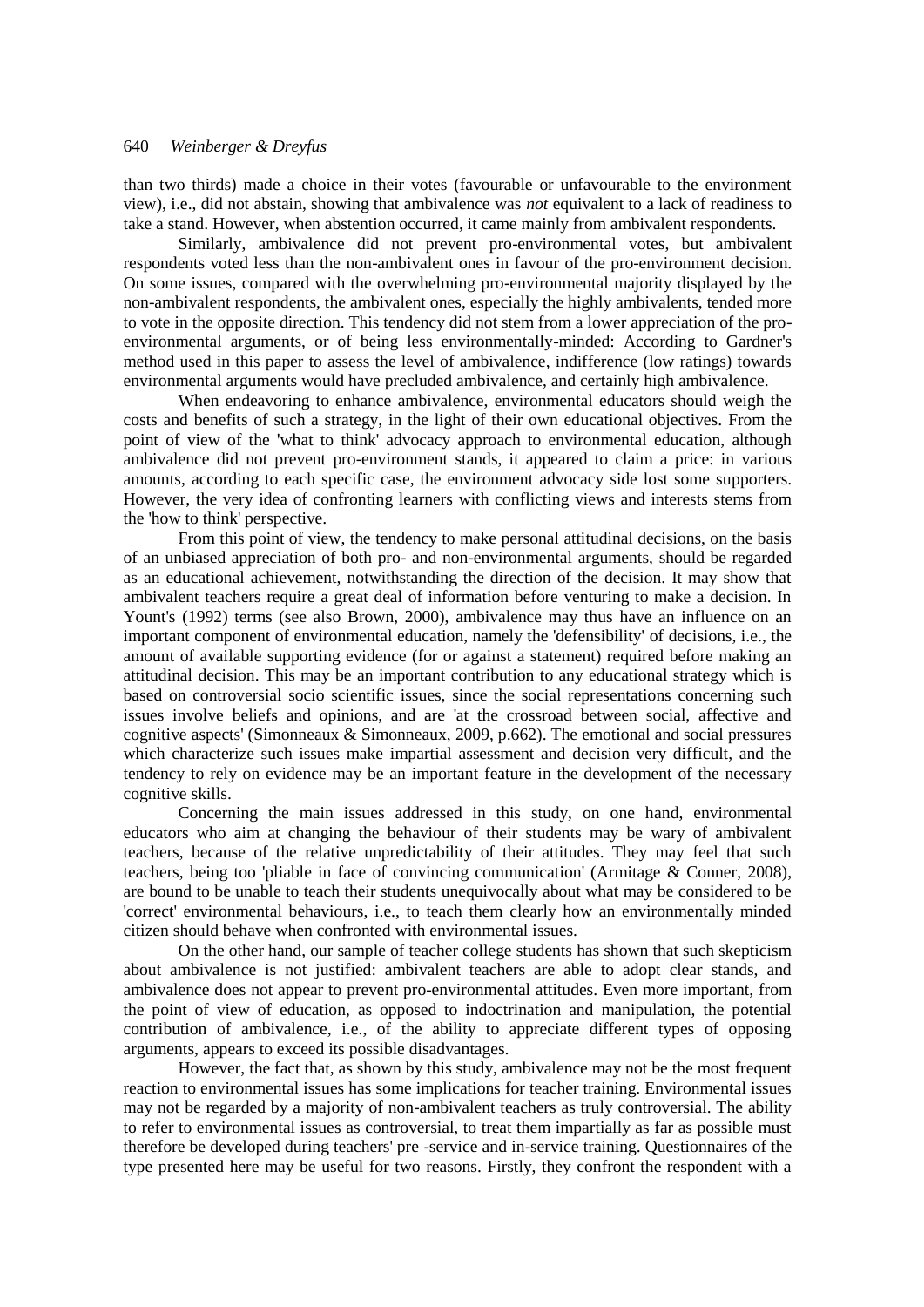variety of pro- and non-environmental arguments, thus increasing their awareness of the nature of the controversy and making impartiality and fairness easier to achieve. The second reason is related to the fact that the patterns of response to the various issues were not uniform. The different patterns of response to the various issues bear an important educational implication: While encouraging ambivalence may be a general objective of environmental education, and the discussion of some types of issues may be a good platform for the development of student's ambivalence, various issues do not offer equal educational opportunities. Some of them may not provide good opportunities for the fostering of students' inclination towards ambivalence. Characteristics of students and context should be taken into consideration. In a given context, the very idea of ambivalence may be seen by most students as irrelevant or immaterial (e.g., the parking issue). Relatively similar issues (laws about organic agriculture and about cellular aerials) may yield very different responses and levels of ambivalence, etc. It follows that the issues to be discussed in a classroom with ambivalence in mind, should be carefully selected and analyzed, and treated according to the reaction of the students.

Concerning the choice and use of any environmental issue to be discussed in the classroom, with ambivalence and 'how to think' in mind, teachers should therefore be encouraged to use questionnaires of the type presented here, prior to the teaching activity or as part of it.

## **Notes**

<sup>1</sup>A score of 11 is impossible: since  $(P+N)-(P-N)=2N$  (or 2P if P-N is negative and the modulus has been used), the values of A (ambivalence) are always even numbers

### **References**

- Armitage, C. J, & Conner, M. (2000). Attitudinal ambivalence: A test of three key hypothesis. *Personality and Social Psychology Bulletin, 26,* 1421-1432.
- Blaga, R. W, & Cooney, T. M. (1981). Teachers need help on science related issues. *Phi Delta Kappa, 62*, 400.
- Brown, F. (2000). Characterizing effective environment education and its impact on preservice students' environmental attitudes. *Journal of Elementary Science Education*, *12*(1), 33-40
- Chikoko, V., Gilmour, J. D., Harber, C., & Serf, J. (2011). Teaching controversial issues and teacher education in England and South Africa. *Journal of Education for Teaching*, *37*(1), 5-19.
- Cotton, D. R. E. (2006). Teaching controversial environmental issues: Neutrality and balance in the reality of the classroom. *Educational Research, 48*(2), 223-241.
- Dearden, R. F. (1981). Controversial issues in the curriculum. *Journal of Curriculum Studies, 13*, 37-44.
- De-Shalit, A. (2005). Teaching political philosophy and academic neutrality. *Theory and Research in Education, 3*(1), 97-120.
- Double, R. (1999). Morality, impartiality and what we can ask of persons. *American Philosophical Quarterly*, *36*(2), 149-158.
- Dreyfus, A. & Roth, Z. (1991). 12th grade biology pupils' opinions on interventions of man in nature: Agreement, indifference and ambivalence. *Journal of Research in Science Teaching, 28*(1), 81-95.
- Dunlop, R. (1999). Beyond dualism: Towards a dialogic negotiation of difference. *Canadian Journal of Education, 24*(1), 57-69.
- Ersoy, A. F. (2010). Social studies teacher candidates' views on the controversial issues incorporated into their courses in Turkey. *Teaching and Teacher Education, 26*(2)*,* 323- 334.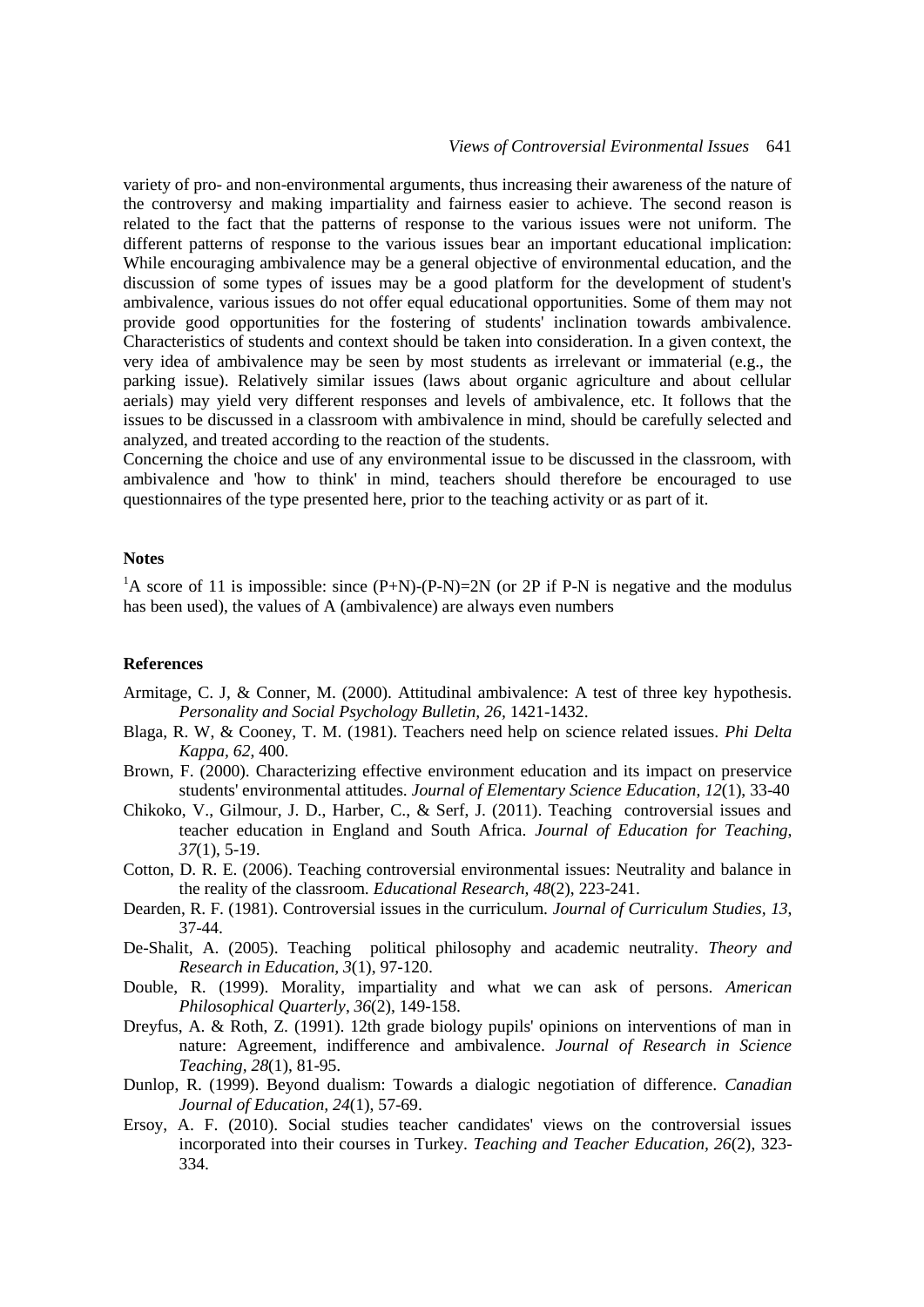- Fleming, R. (1986). Adolescent reasoning in socio-scientific issues part ii: Nonsocial Cognition. *Journal of Research in Science Teaching, 23*(8), 689-698.
- Gardner, P. L. (1987). Measuring ambivalence to science. *Journal of Research in Science Teaching, 24*(3), 241-247.
- Harber, C., & Serf, J. (2006). Teacher Education for democratic society in England and South Africa. *Teaching and Teacher Education, 22*(8)*,* 986-997.
- Hicks, D. (2007). Education for sustainability: How should we deal with climate change? In H. Claire, & C. Holden, (Eds.), *The Challenge of Teaching Controversial Issues* (pp.175- 187)*.* Stoke-on-Trent/Sterling, VA: Trentham.
- Jickling, B. (2003). Environmental education and environmental advocacy: Revisited. *Journal of Environmental Education, 34*(2), 20-27.
- Kaplan, K. J. (1972). On the ambivalence-indifference problem in attitude theory and measurement: A suggested modification of the semantic differential technique. *Psychological Bulletin, 77*, 361-372.
- Kelly, T. (1989). Leading class discussion of controversial issues. *Social Education, 53*, 368-370.
- Mogensen, F., & Schnack, K. (2010). The action competence approach and the 'new' discourses of education for sustainable development, competence and quality criteria. *Environmental Education Research, 16*(1), 59-74.
- Muth, K. D., Polizzi, N. C., & Glynn, S. M. (2007). Cased based teacher preparation for teaching controversial topics in middle school. *Middle School Journal, 38* (5)*,* 14-19.
- Ojala, M. (2008). Recycling and ambivalence: Quantitative and qualitative analyses of household recycling among young adults. *Environment and Behavior, 40*(6), 777-797.
- Oulton, C., Dillon, J., & Grace, M. (2004). Reconceptualizing the teaching of controversial issues. *International Journal of Science Education, 26*(4), 411-423.
- Patronis, T., Portari, D., & Spiliotopoulou, V. (1999). Students' Argumentation in Decisionmaking on a Socio-scientific Issue: Implications for Teaching. *International Journal of Science Education, 21*(7), 745-754.
- Paul, R.W. (1984). Critical thinking: Fundamental to education for a free society. *Educational Leadership*, *42*(1), 4-14.
- Richardson, R. (1986). The hidden messages of school books. *Journal of Moral Education, 15*(1), 26-42.
- Sadler, T.D, & Zeidler, D.L. (2004). The morality of socioscientific issues construal and resolution of genetic engineering dilemmas. *Science Education*, *88*(1), 4-27.
- Sanera, H. (1998). Environmental education: Promise and performance. *Canadian Journal of Environmental Education*, *3*, 9-26.
- Scott, R. (2008). Towards a 21st-century understanding of human relations to nature: two hats. *Journal of Environmental Education, 40*(1), 55-61.
- Simonneaux, J., & Simonneaux, L. (2009). Students' socio-scientific reasoning on controversies from the viewpoint of Education for Sustainable Development. *Cultural Studies of Science Education*, *4*(3), 657-687.
- Stradling, R. (1984). The teaching of controversial issues: an evaluation. *Educational Review*, *36*, 121-129.
- Stradling, B. (1985). Controversial issues in the curriculum. *Bulletin of Environmental Education, 179*, 9-13.
- Stronck, D. R. (2002). *Teaching Controversial Issues of Bioethics*. Charlotte, NC: Proceeding of the annual international conference of association for the education of teachers in science*.* Retrieved from the ERIC database. (ED465619).
- Thompson, M. M., Zanna, M. P., & Griffin, D. W. (1995). Let's not be indifferent about (attitudinal) ambivalence. In R. E. Petty, & J. A. Krosnick (Eds.), *Attitude strength: Antecedents and consequences* (pp.361-386). Mahwah, NJ: Lawrence Erlbaum.